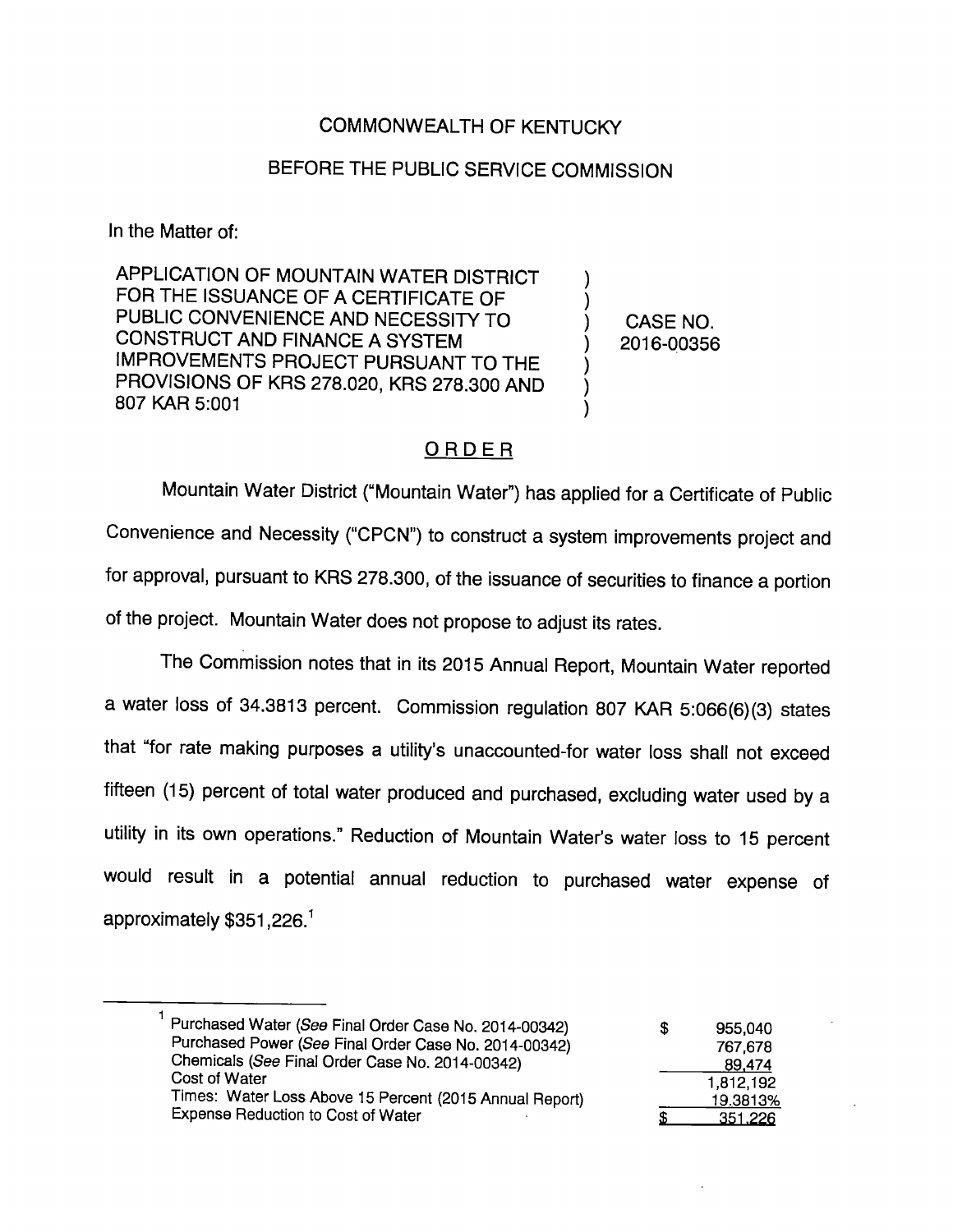The Commission strongly encourages Mountain Water to pursue reasonable actions to reduce its water loss.

Mountain Water filed an application for a CPCN on October 3, 2016. After filing deficiencies were cured on October 31, 2016, the application was deemed filed as of that date.

Mountain Water's application for a CPCN includes engineering plans, specifications, reports and information; bid information; project finance information; a current balance sheet and income statement; and certification of the application by the Chairman of Mountain Water.

The Office of the Attorney General ("AG") filed for intervention in this matter on December 7, 2016, and was granted intervention by an Order entered on December 19, 2016. Aprocedural schedule that provided for one round of discovery and required any written request for a hearing or informal conference to be filed no later than January 9, 2017, was established by the Commission. $<sup>2</sup>$  Discovery is complete, and the AG has</sup> filed written comments into the record. Neither party to the case filed a written request for a hearing or informal conference. The record for this case is complete, and this case now stands submitted for a decision.

Mountain Water, a water and sewer district organized under KRS Chapter 74, provides retail water service to approximately 16,898 customers, wholesale water service to the city of Elkhorn, Martin County Water District, and Mingo County PSD,<sup>3</sup>

 $2$  Order establishing procedural schedule (Dec. 19, 2016) at 2.

<sup>&</sup>lt;sup>3</sup> Annual Report of Mountain Water and Sewer District, Water Utilities Report to the Kentucky Public Service Commission for the Year Ended December 31, 2015 at 12, 53, and 60.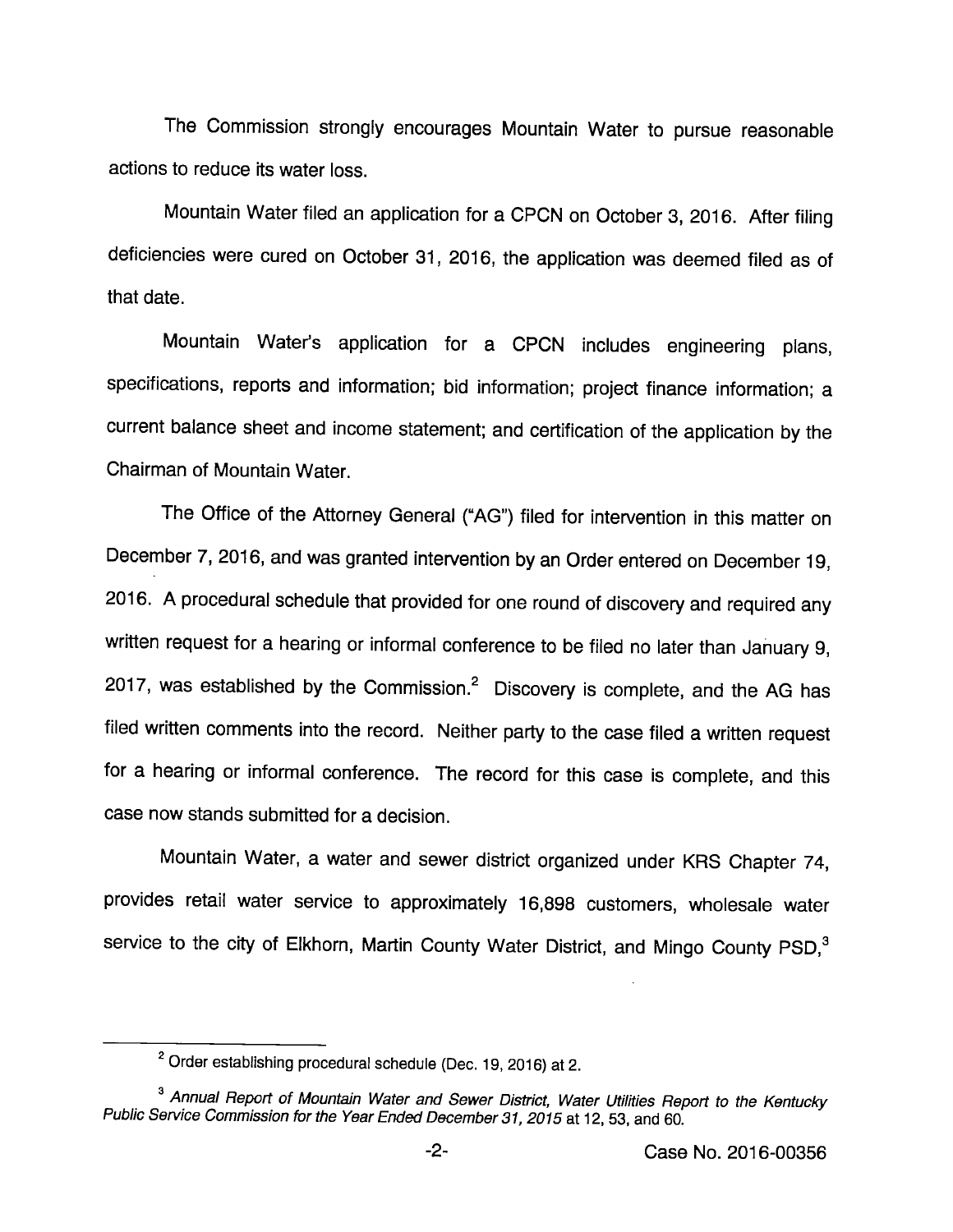and provides sanitary sewer service to approximately 2,333 customers in Pike County.<sup>4</sup>

This CPCN is for the construction of a 0.3 million gallon per day ("MGD") membrane bioreactor treatment plant that will serve as an extension of the current Douglas Wastewater Treatment Plant.<sup>5</sup>

The total cost of the proposed project, including administrative, legai, engineering, construction, and contingencies, is approximately \$4,070,000.<sup>6</sup> This project will be funded from the following sources; a House Bill 608 ("HB608") grant of \$486,079; a House Bill 269 ("HB269") grant of \$111,000; and a KIA Fund A loan of  $$3,472,921$ <sup>7</sup> The KIA loan is to be repaid over a 20-year term at an interest rate of 0.75 percent per annum, with a loan-servicing fee of 0.20 percent of the annual outstanding loan balance payable to KIA with each interest payment. Mountain Water received a conditional commitment from KIA by a letter dated November 3, 2016.<sup>8</sup> The KIA's conditional commitment has an expiration date of February 3, 2017.®

The proposed project includes \$370,000 in alternates that were part of a rebid on August 3, 2016. The proposed alternates include items involving odor control. Penny

 $^9$  Id.

<sup>&</sup>lt;sup>4</sup> Annual Report of Mountain Water and Sewer District, Sewer Utilities Report to the Kentucky Public Service Commission for the Year Ended December 31, 2015 at 36.

<sup>&</sup>lt;sup>5</sup> Application, Exhibit B, Letter from Terry Humphries, P.E., Supervisor, Water Infrastructure Branch, KY DOW, dated March 11, 2016.

<sup>®</sup>Kentucky Infrastructure Authority ("KIA") Conditional Commitment Letter to Mountain Water dated November 3, 2016 (filed Nov. 14, 2016).

 $^7$ Id.

 $<sup>8</sup>$  *ld.* at 1.</sup>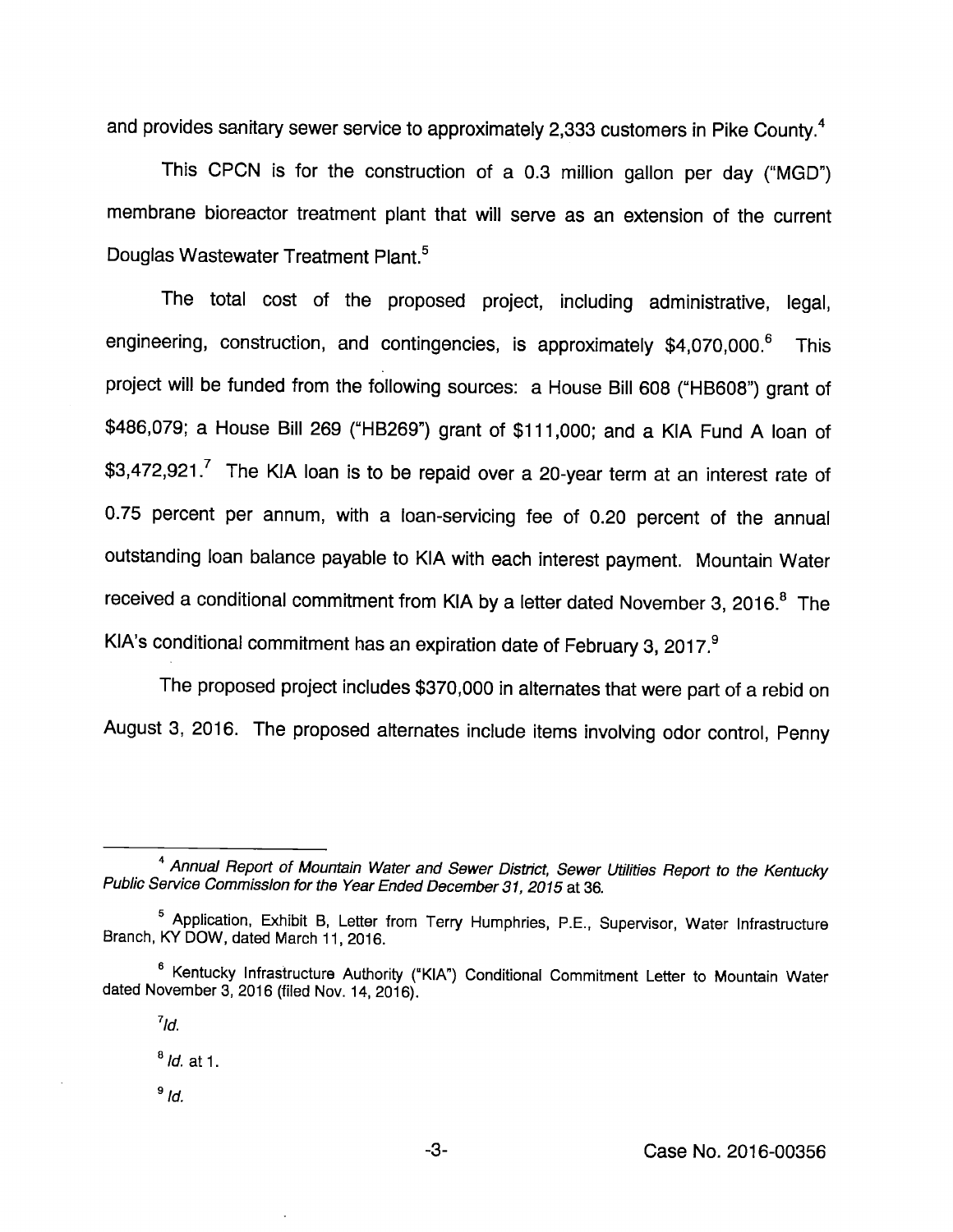Road Lift Station Renovation, and Lick Branch Lift Station Renovation.<sup>10</sup> On November 14, 2016, Mountain Water submitted a KIA conditional commitment letter dated November 3, 2016, approving a \$370,000 increase to the then-existing proposed loan, originally approved on October 27, 2016. In the absence of the \$370,000 in proposed alternates, the total cost of the proposed project would be  $$3,700,000$ .<sup>11</sup>

Summit Engineering, Inc. of Lexington, Kentucky, prepared the plans and specifications for the proposed project.

The Kentucky Division of Water ("KY DOW") approved the plans and specifications of the proposed project on March 16, 2016.<sup>12</sup>

Mountain Water states that the proposed construction is needed due to aging facilities, such as steel tanks that have been in use for over 30 years. A 2004 rehabilitation project extended the life of the tanks, but they have since deteriorated and are in poor condition. Expansion of the Douglas Wastewater Treatment Plant is also proposed due to the addition of over 700 customers to the wastewater system since the rehabilitation project of 2004 and for additional increases of customers in the future. This project will include a sludge dewatering box so that sludge processing may be done on site, eliminating the manpower and fuel commitments of liquid hauling. Also the plant is known to produce foul odors that affect the quality of life in the surrounding area, which includes several apartments, two schools, and U.S. Highway  $23.^{13}$ 

 $13$  *Id.*, Exhibit A.

<sup>&</sup>lt;sup>10</sup> Application, Exhibit I.

 $11$  *Id.*, Exhibit C, at 1.

 $12$  *ld.*, Exhibit E.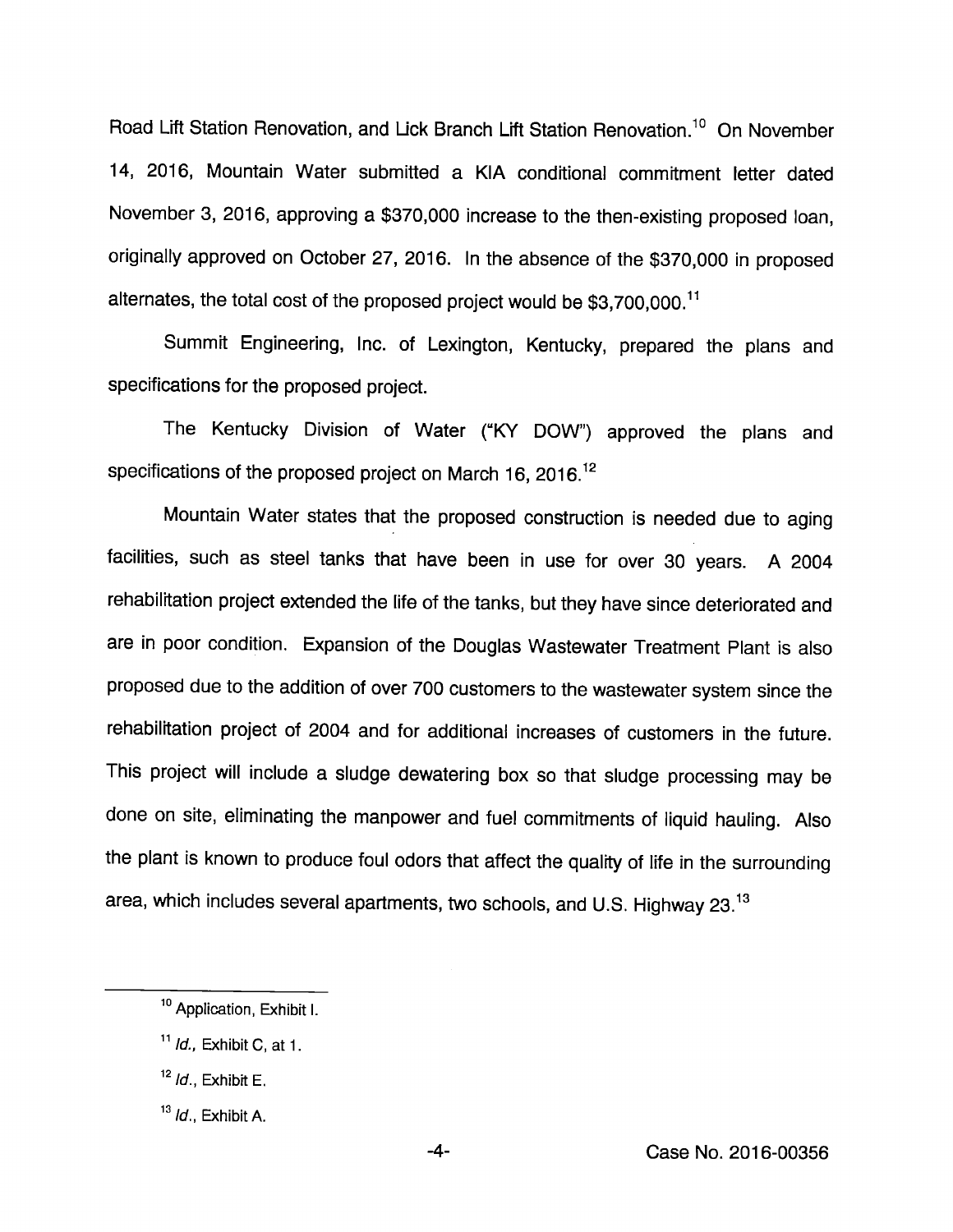On January 18, 2017, the AG filed into the record written comments stating, among other things, that Mountain Water's loan will be secured and payable from the gross revenues of Mountain Water's water and sewer operations.<sup>14</sup> The AG's written comments reference portions of the Commission's October 9, 2015 Order in Case No.  $2014$ -00342,<sup>15</sup> in which the Commission discussed the water and sewer rates proposed by Mountain Water in that proceeding. The AG asserts that "based upon prior Commission precedent, and in order to afford equitable treatment to the Mountain Water customers, the costs of the proposed sewer project should not be borne by the District's water customers."<sup>16</sup>

The AG does not recommend that the Commission deny Mountain Water's request for a CPCN or its request for authorization to enter into the proposed Assistance Agreement. The AG states that he "defers to the Commission, based upon the evidentiary record, to make a well-reasoned decision regarding Mountain Water's request for a CPCN, and respectfully requests that the District's water customers not be forced to subsidize the proposed sewer improvements project." $17$ 

<sup>&</sup>lt;sup>14</sup> AG Written Comments (filed Jan. 18, 2017) at 2.

<sup>&</sup>lt;sup>15</sup> Application of Mountain Water District for an Adjustment of Water and Sewer Rates (filed Dec. 11,2014).

<sup>&</sup>lt;sup>16</sup> AG Written Comments (filed Jan. 18, 2017) at 2.

 $17$  *ld.* at 2 and 3.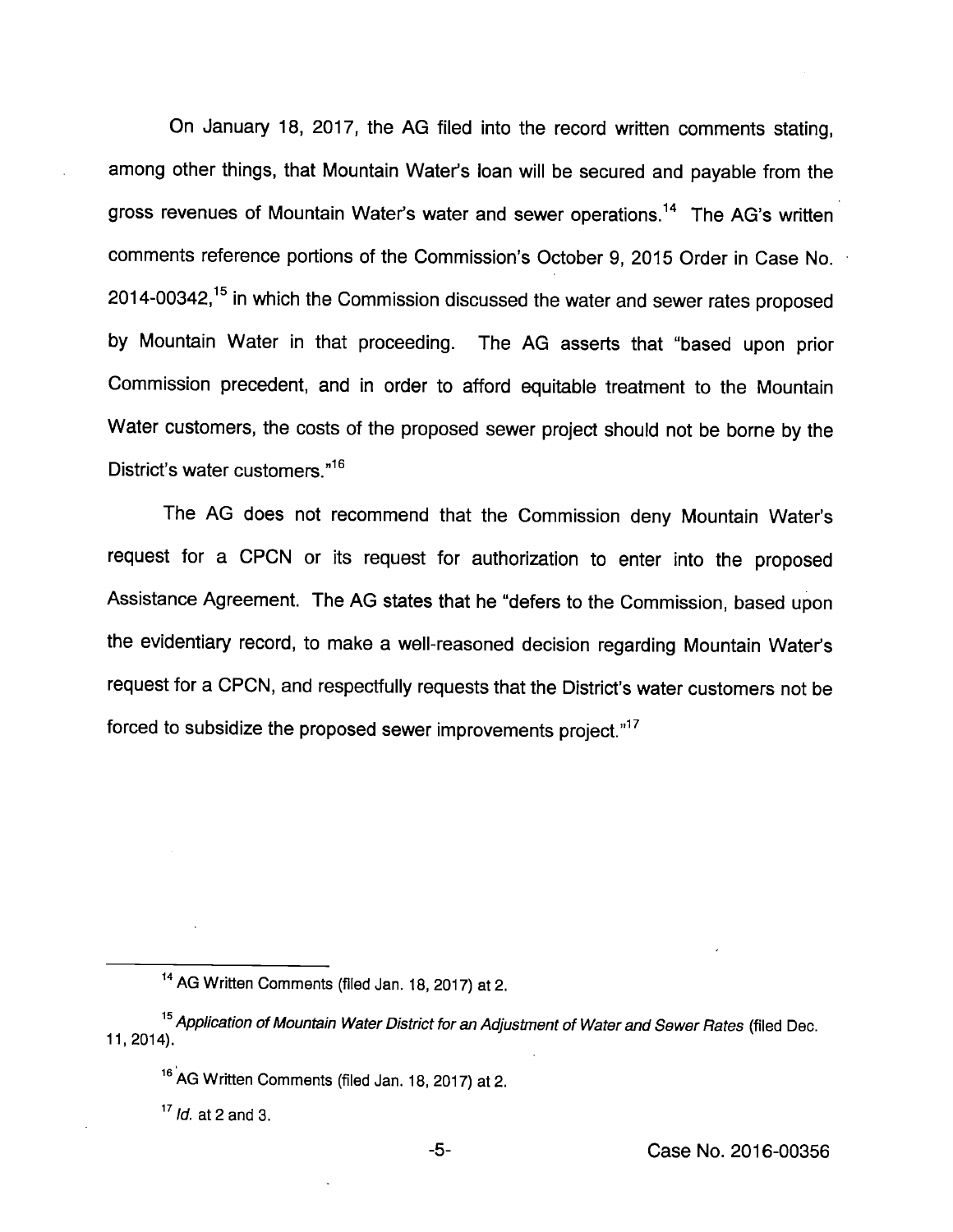Having reviewed the record and being sufficiently advised, the Commission finds that:

1. The proposed construction will not result in wasteful duplication of existing facilities.

2. The proposed construction does not conflict with any existing certificates or service of any other utility operating in the area.

3. Public convenience and necessity require the proposed construction, which allows Mountain Water to provide reliable and adequate sanitary sewer services to its customers.

4. KY DOW has approved the plans and specifications for this proposed project.

5. The project will be funded from the following funding sources: a KIA Fund A loan of \$3,472,921; an HB608 grant of \$486,079; and an HB269 grant of \$111,000.

6. The proposed Assistance Agreement with KIA is for lawful objects within Mountain Water's corporate purpose. It is necessary for, appropriate for, and consistent with the proper performance of Mountain Water's service to the public, will not impair Mountain Water's ability to perform that service, and is reasonably necessary and appropriate for such purpose.

7. Mountain Water should be authorized to utilize \$3,472,921 of the Assistance Agreement on the project approved herein.

8. Mountain Water's application does not include a proposal to adjust rates.

9. No issue concerning subsidization of rates between Mountain Water's water and sewer divisions is pending before the Commission in the instant case.

-6- Case No. 2016-00356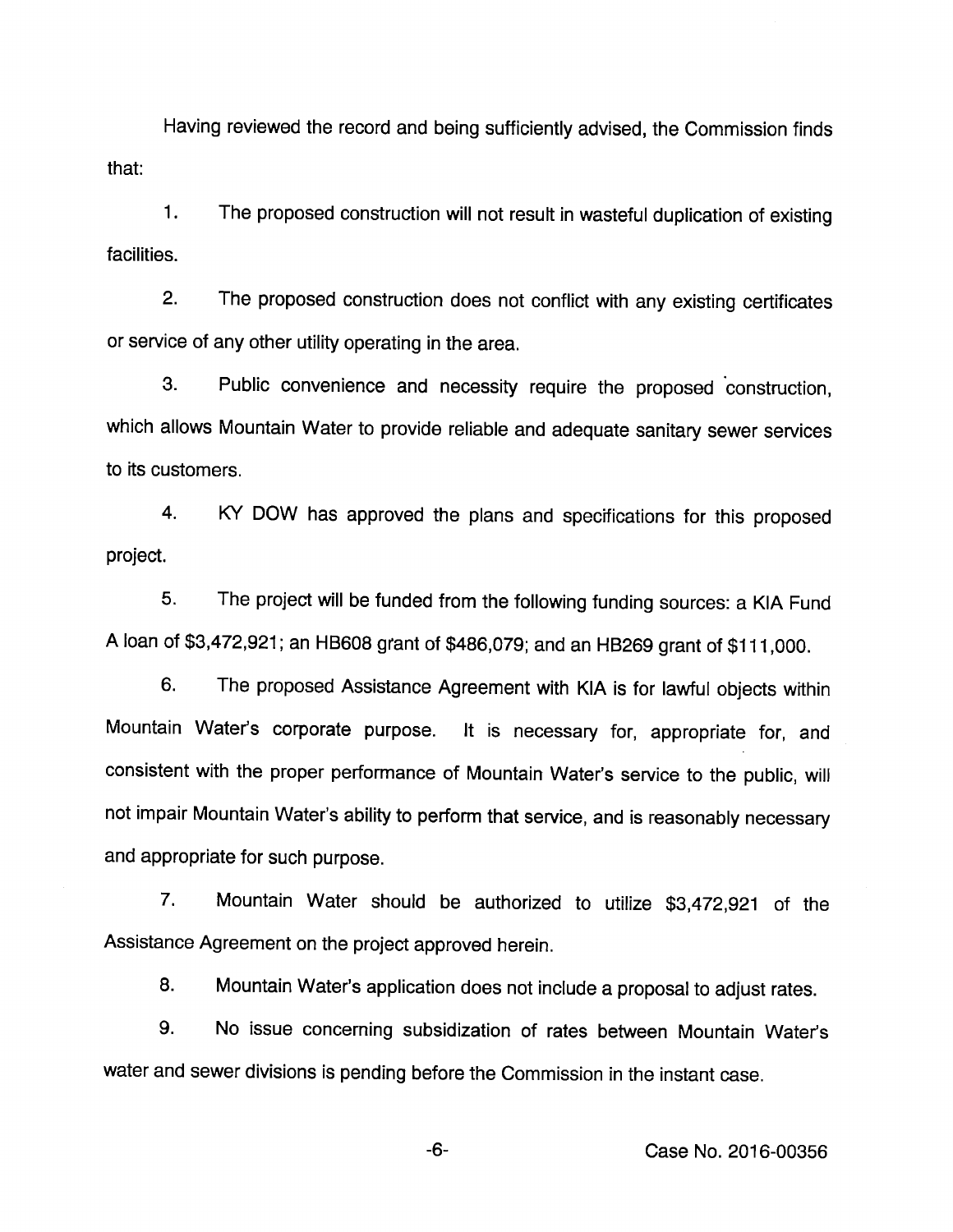IT IS THEREFORE ORDERED that:

1. Mountain Water is granted a OPON to proceed with the proposed construction as set forth in its application.

2. Mountain Water District shall notify the Commission prior to performing any additional construction not expressly authorized by this Order.

3. Any deviation from the construction approved shall be undertaken only with the prior approval of the Commission.

4. Mountain Water shall require construction to be inspected under the general supervision of a licensed professional engineer with a Kentucky registration in civil or mechanical engineering to ensure that the construction work is done in accordance with the contract drawings and specifications and in conformance with the best practices of the construction trades involved in the project.

5. Mountain Water is authorized to enter the proposed Assistance Agreement with KIA and, under the terms of the Assistance Agreement, to borrow from KIA an amount not to exceed \$3,472,921 to be repaid over a 20-year period at an interest rate of .75 percent per annum with a loan-servicing fee of .20 percent of the annual outstanding loan balance payable to KIA with each interest payment.

6. Within 30 days of executing its proposed Assistance Agreement with KIA, Mountain Water shall file with the Commission an executed copy of the Assistance Agreement. Mountain Water shall use \$3,472,921 of the proceeds from the proposed Assistance Agreement with KIA only for the lawful purposes set forth in its application. None of the proceeds shall be used for the construction of any project not clearly identified in Mountain Water's Application and approved by the Commission in this

-7- Case No. 2016-00356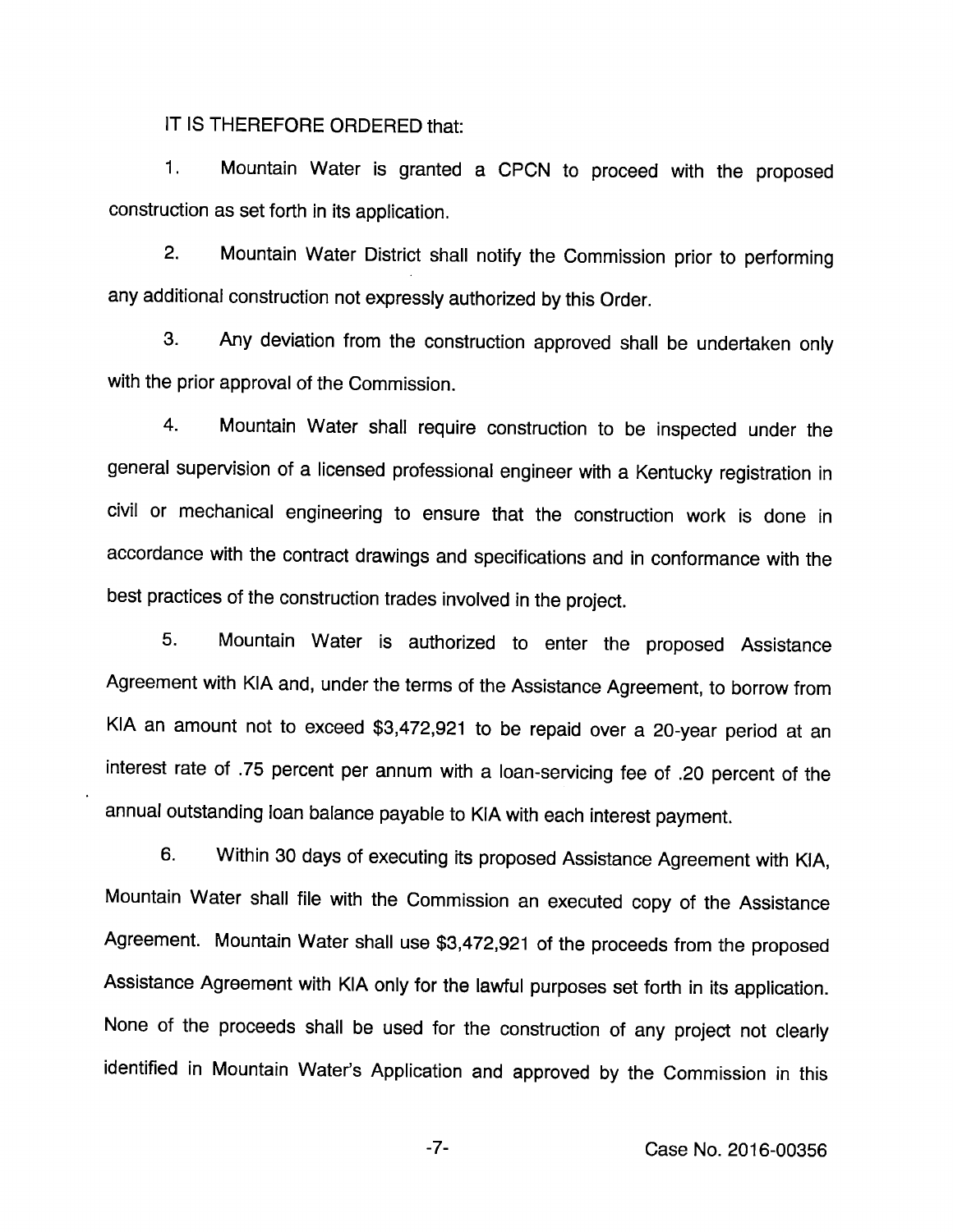proceeding, unless and until Mountain Water obtains prior Commission approval for the use of the proceeds.

7. Mountain Water shall file with the Commission documentation of the total costs of this project, including the cost of construction and all other capitalized costs, (e.g., engineering, legal, administrative) within 60 days of the date that construction authorized under this CPCN is substantially completed. Construction costs shall be classified into appropriate plant accounts in accordance with the Uniform System of Accounts for sewer utilities prescribed by the Commission.

8. Mountain Water shall file a copy of the "as-built" drawings and a certified statement that the construction has been satisfactorily completed in accordance with the contract plans and specifications within 60 days of the substantial completion of the construction certificated herein.

9. Any documents filed in the future pursuant to ordering paragraphs 2, 6, 7, and 8 shall reference this case number and shall be retained in the post-case correspondence file.

10. The Executive Director is delegated authority to grant reasonable extensions of time for filing any documents required by this Order upon Mountain Water's showing of good cause for such extension.

Nothing contained herein shall be construed as a finding of value for any purpose or as a warranty on the part of the Commonwealth of Kentucky or any agency thereof as to the securities authorized herein.

-8- Case No. 2016-00356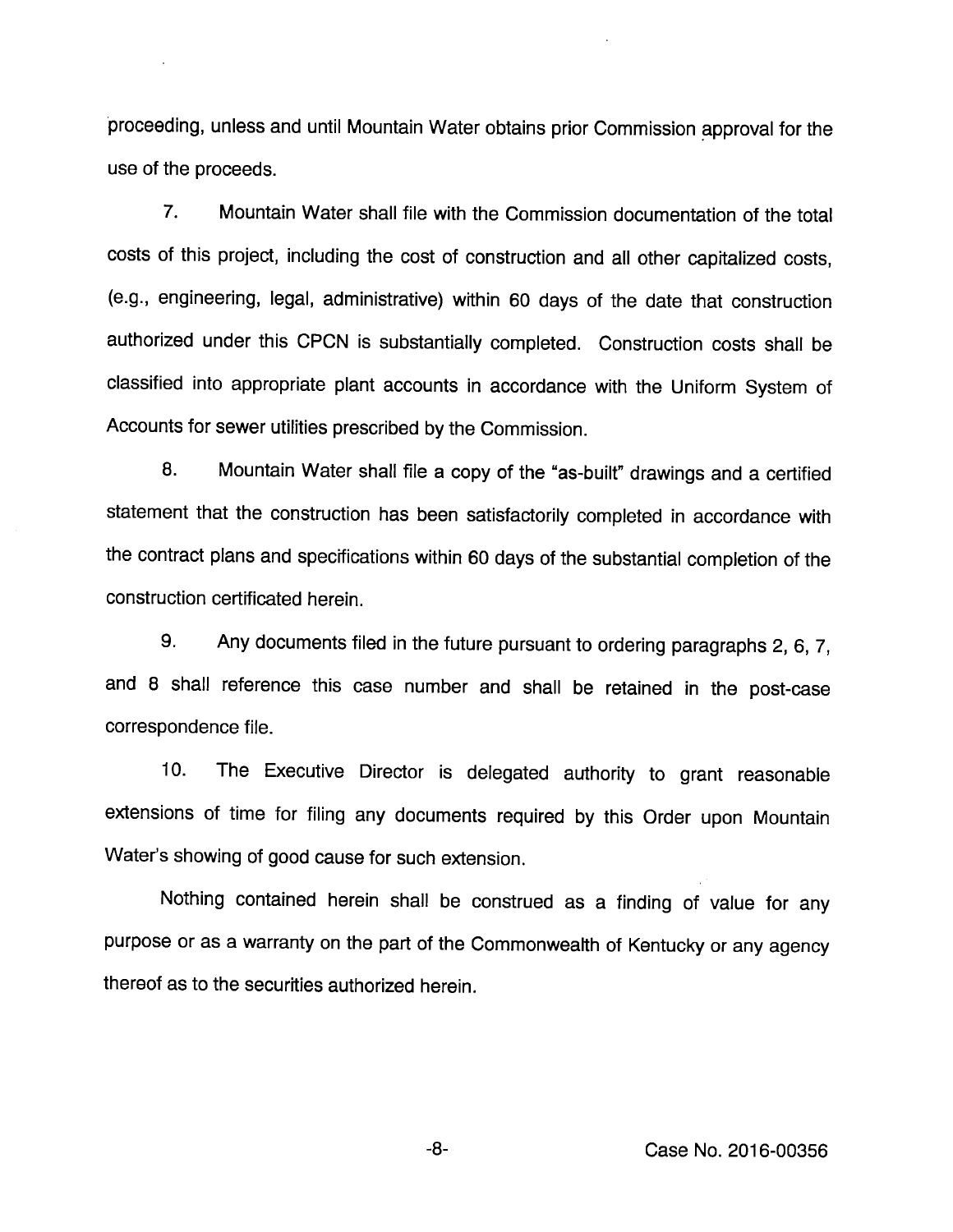By the Commission



ATTEST: Mathews

xecutive Director

Case No. 2016-00356